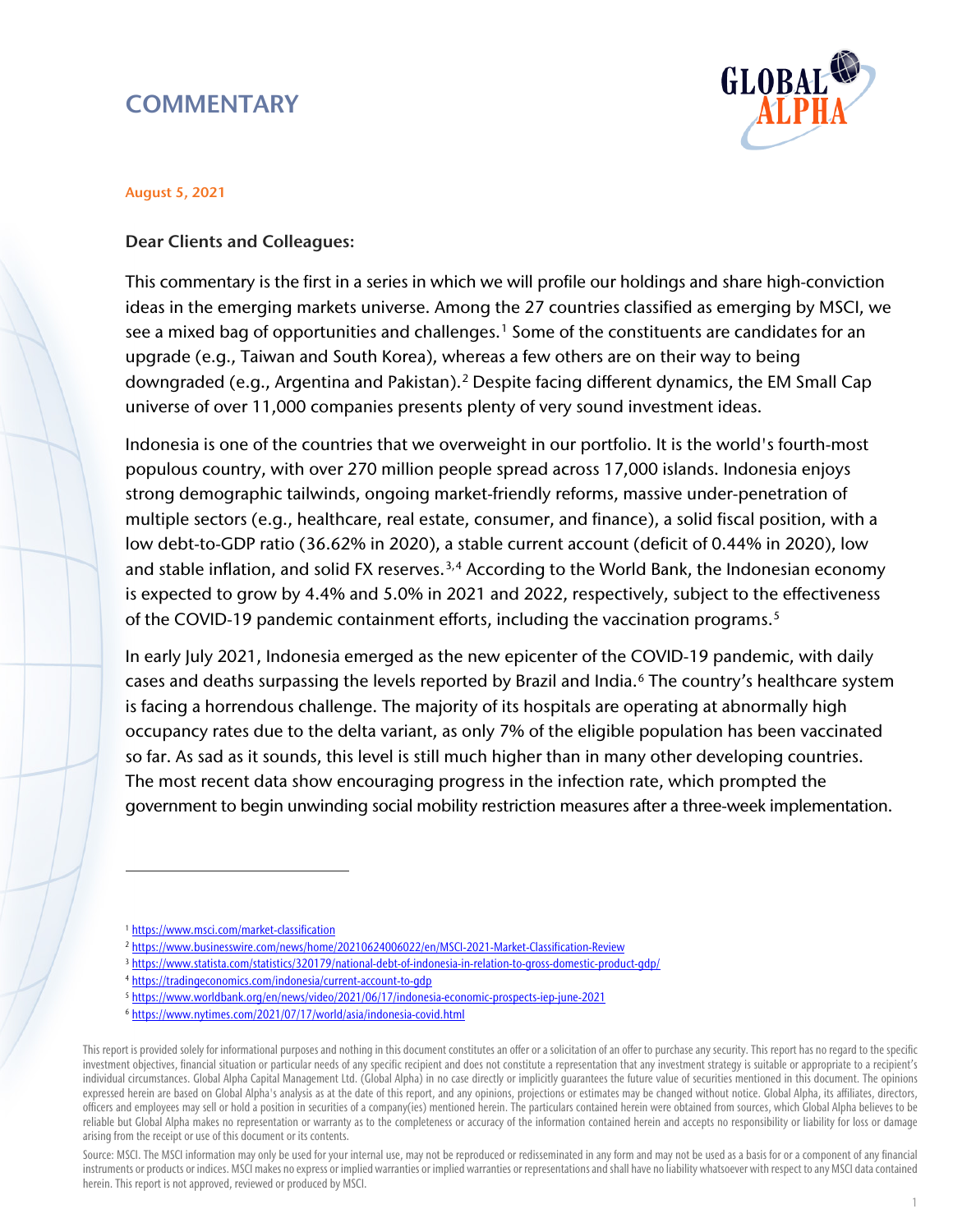

Declining bed occupancy rates in some regions shows promising signs that the healthcare system is normalizing.

Although we are pure bottom-up investors, we acknowledge secular growth opportunities in Indonesia's healthcare sector. As of 2018, the country's healthcare spending was one of the lowest in the world, at 2.87% of its GDP, compared to India (3.54%), Malaysia (3.76%), Thailand (3.79%), the Philippines (4.40%), Singapore (4.46%), China (5.35%), Vietnam (5.92%), South Korea (7.56%), and the United States (16.89%).[7](#page-1-0) Indonesia's healthcare spending amounted to IDR 404 trillion in 2017 and is expected to reach IDR 1,224 trillion in 2027, growing at a CAGR of 11.7%.<sup>[8](#page-1-1)</sup> Indonesia ranks among the lowest in the region in terms of the number of hospital beds per 10,000 people (11 beds), compared to Malaysia (18), Singapore (26), and China (47). <sup>[9](#page-1-2)</sup> It also has the lowest number of doctors per 1,000 people among the Association of Southeast Asian Nations (ASEAN) countries.

Private players dominate the hospital industry. In 2017, there were 2,776 hospitals in Indonesia, comprised of 1,009 public and 1,767 private hospitals. Presently, there are seven major private players: Siloam International Hospitals, Mitra Keluarga Karyasehat, Sejahteraraya Anugrahjaya Group, Sarana Meditama Metropolitan, Awal Bros Hospital Group, Hermina Hospital Group, and Ciputra Development. The sector is expected to benefit from rising disposable income in Indonesia in the long term. However, Greater Jakarta and a few other of the most populous areas are already relatively well penetrated by hospitals. However, the population living in the most underpenetrated regions do not have similar purchasing power, implying that healthcare operators should accept a different kind of economics. Another challenge for them is the shortage of doctors in regional hospitals. Specialist doctors can only graduate from government medical colleges in Indonesia. As a result, the healthcare system welcomes only 700-800 graduates annually, with half of them going to public hospitals. A brand-new hospital needs 30 to 40 specialists. The ongoing universal healthcare reform also adds uncertainty. As a result, most hospital chains are reluctant to expand outside of

l,

<sup>7</sup> <https://data.worldbank.org/indicator/SH.XPD.CHEX.GD.ZS?locations=ID>

<sup>8</sup> <https://healthcareasiamagazine.com/healthcare/news/indonesias-healthcare-spending-balloon-to471b-2022>

<sup>9</sup> [https://www.who.int/data/gho/data/indicators/indicator-details/GHO/hospital-beds-\(per-10-000-population\)](https://www.who.int/data/gho/data/indicators/indicator-details/GHO/hospital-beds-(per-10-000-population))

<span id="page-1-2"></span><span id="page-1-1"></span><span id="page-1-0"></span>This report is provided solely for informational purposes and nothing in this document constitutes an offer or a solicitation of an offer to purchase any security. This report has no regard to the specific investment objectives, financial situation or particular needs of any specific recipient and does not constitute a representation that any investment strategy is suitable or appropriate to a recipient's individual circumstances. Global Alpha Capital Management Ltd. (Global Alpha) in no case directly or implicitly guarantees the future value of securities mentioned in this document. The opinions expressed herein are based on Global Alpha's analysis as at the date of this report, and any opinions, projections or estimates may be changed without notice. Global Alpha, its affiliates, directors, officers and employees may sell or hold a position in securities of a company(ies) mentioned herein. The particulars contained herein were obtained from sources, which Global Alpha believes to be reliable but Global Alpha makes no representation or warranty as to the completeness or accuracy of the information contained herein and accepts no responsibility or liability for loss or damage arising from the receipt or use of this document or its contents.

Source: MSCI. The MSCI information may only be used for your internal use, may not be reproduced or redisseminated in any form and may not be used as a basis for or a component of any financial instruments or products or indices. MSCI makes no express or implied warranties or implied warranties or representations and shall have no liability whatsoever with respect to any MSCI data contained herein. This report is not approved, reviewed or produced by MSCI.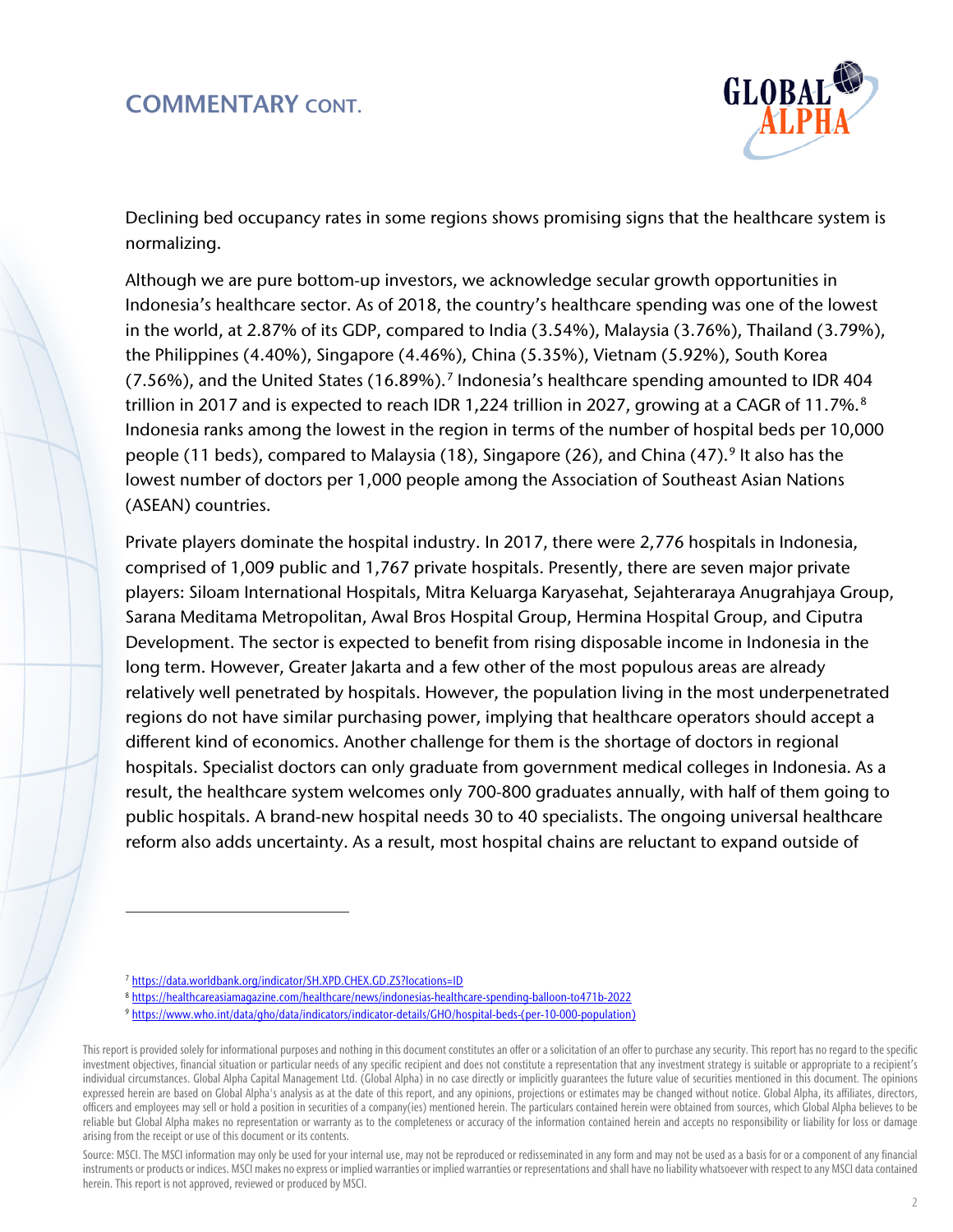

population centers. Therefore, we believe there is a better way to capitalize on that massive opportunity.

One of our holdings offers the key to solving that issue. Prodia Widyahusada (PRDA IJ) is the pioneer in private independent clinical laboratories in Indonesia, with the most extensive network and largest market share. It was established in 1973 by a group of idealists with a background in the pharmacy business. Prodia's unmatched track record, strong brand, and long-term relationships with healthcare industry stakeholders provide a sustainable source of referrals and scientific breakthroughs. The company is the only independent clinical lab with the College of American Pathologists accreditation in Indonesia, which is considered to be the highest certification in the clinical lab industry worldwide.

In 2020, Prodia performed approximately 14 million tests for 3.1 million patient visits. The company has a solid operational track record, with the number of visits and revenue per visit growing at a 5.4% and 2.8% CAGR over 2016-2020, respectively.<sup>[10](#page-2-0)</sup> It provides the most comprehensive range of clinical lab tests catering to the needs of a broad client base. Key types of routine tests include lipid profile, hematology kidney function, liver function, thyroid panel, glucose, HbA1c, urinalysis, coagulation testing, and endocrinology panel. Since its inception, the company has focused on innovation and introduced many clinical laboratory tests and technologies in Indonesia. The main types of non-routine tests include nutrition panel, trace element testing, vitamin D testing, autoimmune panel, molecular-genetic testing, and osteoporosis panel. Non-routine tests contributed 20% of total revenue in 2020, up from 16% in 2018. Genomic testing contributes 25% of non-routine tests revenue and grows at 30-40% annually. The price of Prodia's new genomic sequencing tests' range from IDR 7 to 10 million or 10 to 15 times the average revenue per visit. Benefiting from its pricing power, the company was able to raise prices by 5-10% annually from 2014 to 2020. Prodia's fixed costs account for a high proportion of expenses, underscoring its operating leverage.

Prodia leverages a scalable hub-and-spoke business model, whereby specimens are collected across multiple locations for delivery to a local clinical laboratory or the Prodia Referral Lab Services for

<sup>10</sup> [https://prodia.co.id/ViewerJS/#../Assets/pdf/FY2020%20Results%20Update%20\(Website\)%20\(1\).pdf](https://prodia.co.id/ViewerJS/#../Assets/pdf/FY2020%20Results%20Update%20(Website)%20(1).pdf)

<span id="page-2-0"></span>This report is provided solely for informational purposes and nothing in this document constitutes an offer or a solicitation of an offer to purchase any security. This report has no regard to the specific investment objectives, financial situation or particular needs of any specific recipient and does not constitute a representation that any investment strategy is suitable or appropriate to a recipient's individual circumstances. Global Alpha Capital Management Ltd. (Global Alpha) in no case directly or implicitly guarantees the future value of securities mentioned in this document. The opinions expressed herein are based on Global Alpha's analysis as at the date of this report, and any opinions, projections or estimates may be changed without notice. Global Alpha, its affiliates, directors, officers and employees may sell or hold a position in securities of a company(ies) mentioned herein. The particulars contained herein were obtained from sources, which Global Alpha believes to be reliable but Global Alpha makes no representation or warranty as to the completeness or accuracy of the information contained herein and accepts no responsibility or liability for loss or damage arising from the receipt or use of this document or its contents.

Source: MSCI. The MSCI information may only be used for your internal use, may not be reproduced or redisseminated in any form and may not be used as a basis for or a component of any financial instruments or products or indices. MSCI makes no express or implied warranties or implied warranties or representations and shall have no liability whatsoever with respect to any MSCI data contained herein. This report is not approved, reviewed or produced by MSCI.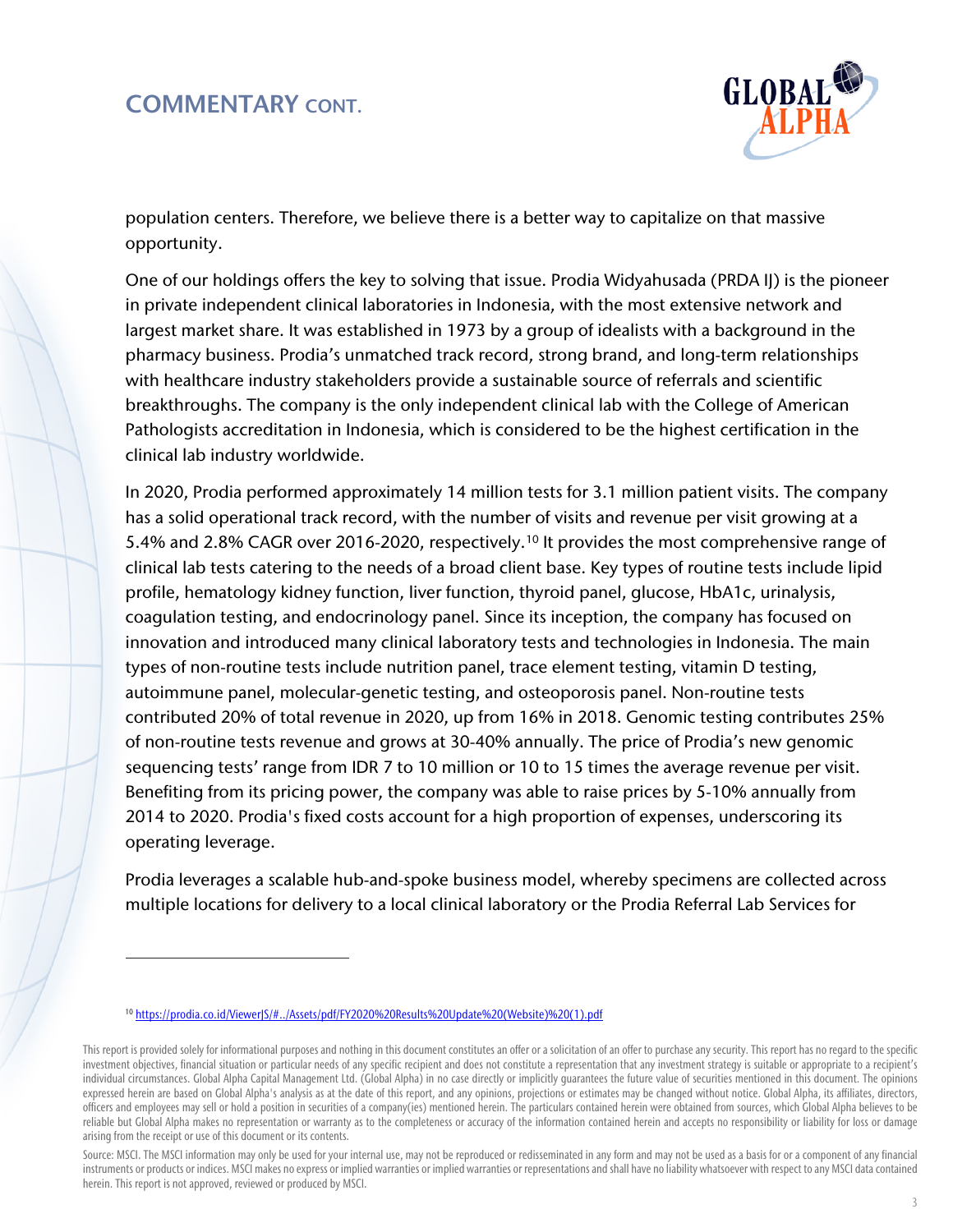

centralized clinical laboratory testing. This way, it can ensure superior quality and reliability, as well as economies of scale. The spokes facilitate deeper penetration within regions, strengthening the brand and driving higher volumes. The efficiency of a clinical laboratory improves with increasing test volumes, making automated tests less expensive and labs more cost-efficient. Outlet expansion generally requires light capital investments, as the testing equipment is provided by vendors free of charge, as long as Prodia purchases raw materials for testing from them. Moreover, specimen collection is made by qualified nurses and not doctors.

According to IQVIA, Indonesia's private independent lab market was worth IDR 4.5 trillion in 2019 (20% of the total diagnostic market size). It grew at an 8.3% CAGR over from 2017 to 2019 (compared to 9.1% for Prodia). The non-routine test market is expected to grow at a 9.4% CAGR from 2018 to 2024. Prodia's market share is 39.2% in 2019 (compared to 38.8% in 2018), larger than the following five players combined, at 33.9% (Kimia Farma, Pramita, Parahita, BioMedika, and Cito). Moreover, Prodia faces almost no competition in non-routine tests.

Its growth strategy is based on introducing new tests, including next-generation diagnostic technologies, and expanding the network via both physical and digital channels. Prodia is developing an omnichannel presence. The pace of new physical lab openings will likely slow due to the focus shift on digital services via Prodia Mobile. The app is a game changer, providing clients with many functionalities. They can book and pay for tests, choose the point of collection, track results, and share them with a specific clinic or hospital. The clients' response has exceeded management's expectations. In 2020, Prodia acquired 30% of new patients through its Mobile App, primarily millennials. Digital revenue accounted for 0.6-0.7% of total sales in 2020, growing by 67% year-over-year, while management expects it to expand by more than 100% in 2021. The company's pace of growth is poised to accelerate on the back of rising disposable income and increasing awareness of preventive healthcare. Prodia demonstrates high profitability and cash-flow generation; it has a pristine balance sheet, with net cash accounting for 18% of its market capitalization.

The company is run by a professional and experienced management team with a strong track record in delivering superior growth and innovation. Andi Wijaya, the Chairman and co-founder, continues preaching relentless focus on innovation and service quality. A group of co-founders maintain 75% ownership of the company.

Source: MSCI. The MSCI information may only be used for your internal use, may not be reproduced or redisseminated in any form and may not be used as a basis for or a component of any financial instruments or products or indices. MSCI makes no express or implied warranties or implied warranties or representations and shall have no liability whatsoever with respect to any MSCI data contained herein. This report is not approved, reviewed or produced by MSCI.

This report is provided solely for informational purposes and nothing in this document constitutes an offer or a solicitation of an offer to purchase any security. This report has no regard to the specific investment objectives, financial situation or particular needs of any specific recipient and does not constitute a representation that any investment strategy is suitable or appropriate to a recipient's individual circumstances. Global Alpha Capital Management Ltd. (Global Alpha) in no case directly or implicitly guarantees the future value of securities mentioned in this document. The opinions expressed herein are based on Global Alpha's analysis as at the date of this report, and any opinions, projections or estimates may be changed without notice. Global Alpha, its affiliates, directors, officers and employees may sell or hold a position in securities of a company(ies) mentioned herein. The particulars contained herein were obtained from sources, which Global Alpha believes to be reliable but Global Alpha makes no representation or warranty as to the completeness or accuracy of the information contained herein and accepts no responsibility or liability for loss or damage arising from the receipt or use of this document or its contents.